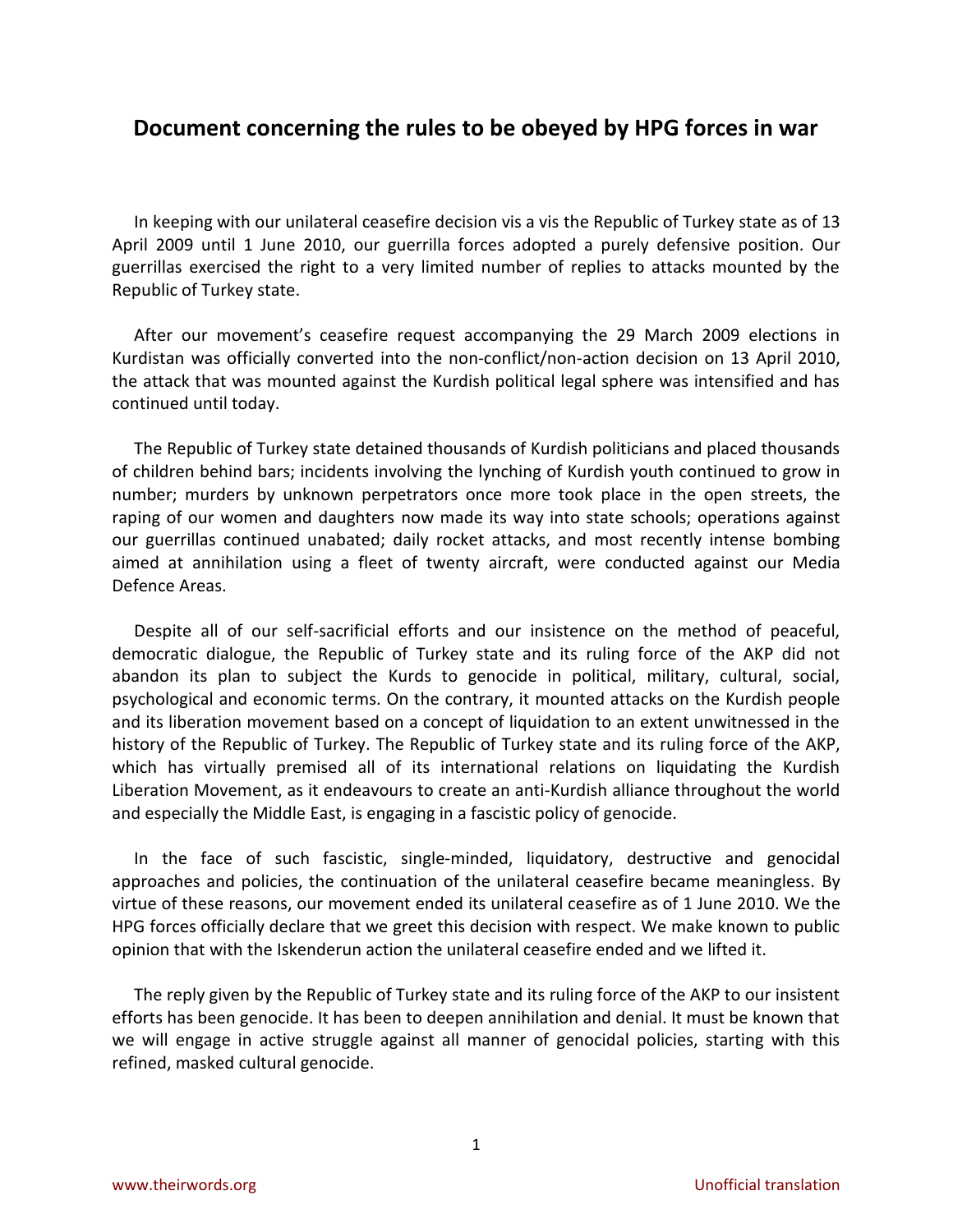The war will no longer be as it was; the war will not be waged in Kurdistan alone. The nature of the war will change. Until today, the intensity of the war was, under the insistent pressure of our Leadership, kept at a low level. In response to the aspirations and pressures of our Leadership, we kept the war at a limited level and largely at a low level of intensity, on the basis of giving a chance to the Republic of Turkey state and the AKP.

It is certain that our guerrilla movement will depart from the limits that it has until today set and bring a new dimension to our legitimate war of self-defence. Our legitimate self-defence will henceforth target the territory of Turkey, principally cities, touristic areas, economic establishments and institutions, bureaucratic and military commanders who are enemies of the Kurds, politicians who promote enmity towards Kurds, institutions that steal, degenerate and degrade the cultural values of the Kurdish people, and all individuals and structures that plunder their resources below and above the ground, poison their historical heritage and historic tissue, disturb Kurdistan's ecological balance and, within this context, have designs on the Kurdish people's values.

No longer will the war be as it was. The war will cease to be a war of low intensity, and will be moved onto a medium-intensity level. To this end, the war will have a high dosage. We wish everyone to know this.

The war of medium intensity will have its own character. By way of priority, all structures that are hostile to the Kurdish people will be targeted. We have on this basis entered a process in which we ourselves will set out our own line.

We also wish it to be known that, in the face of the policies of denial and destruction waged in response to all of our insistent calls for democratic dialogue, we will adopt our own path under the slogan, "Let Us Construct Democratic Autonomy". The proclamation of democratic autonomy is essentially the process of constructing our own system. We cannot create fraternity and union unilaterally with forced ultimatums. Fraternity and union are concepts that can develop on the basis of mutual understanding. The Republic of Turkey state and its opportunistic ruling force has with the policies that it has manifested until today adopted nothing but the denial and annihilation of the Kurds as its basis. Accompanying itself with soldout, hardened, treasonous, collaborative, desperate, wet-behind-the-ears, greedy and traitor Kurds, it has implemented its refined liquidation plans in the belief that it will attain success.

Every self-respecting person will acknowledge that they will reject the most multifaceted denial and annihilation - the knife pressed against their throat - and that resistance to this is their most fundamental right.

Indeed, according to the UN Geneva Convention, "*The struggle for independence pursuant to the principle of self-determination of peoples under colonial rule shall not be assessed in terms of a state's internal security problem but shall be assessed within the scope of the prohibition of the use of force in international affairs."* The UN General Assembly resolution dated 24.10.1970 number 2625 has confirmed this. It makes the assessment that, "*Article 1/4 of the first protocol*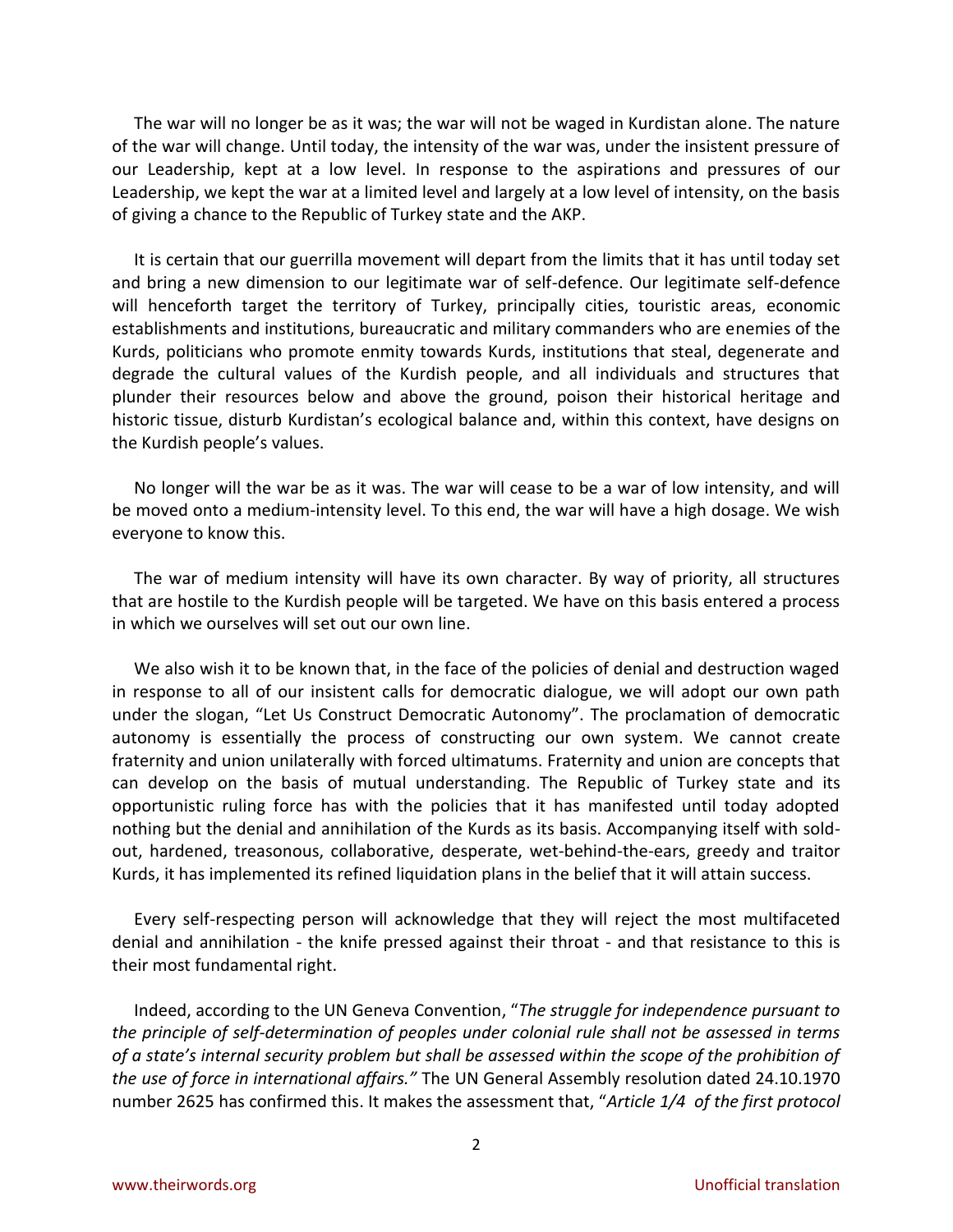*dated 1977 concerning international conflicts annexed to the Geneva Convention dated 12.08.1949 […] armed conflicts in which peoples are fighting against colonial domination and alien occupation and against racist regimes in exercise of their right of self-determination are international conflicts*." A number of conventions that have been adopted on the international level include armed defence as one of the means to which peoples and groups may make recourse under circumstances where rights are usurped. However, nobody prefers war unless necessary.

Recourse to the legitimate right of self-defence against regimes which occupy Kurdistan, do not even grant the opportunity for the most natural rights such as language, culture and identity to be exercised, violently supress every kind of democratic right and aspiration and recognise no law in this regard is inevitable.

We, the Kurdish Liberation Movement's guerrilla forces, guarantee that we will abide by the UN Geneva Convention and the Hague Court of Justice decisions.

Embarking upon a new process of tough resistance and struggle, we the HPG wish to share with public opinion the RULES THAT MUST BE OBEYED IN WAR DOCUMENT.

1- The police, gendarmerie, military establishments and armed forces, being the state's organisations of force, along with the counter organisations that support them and bureaucrats, agents, the Gendarmerie Intelligence Organisation and single-minded politicians who actively participate in the war, engage in profiteering from the war, target the civilian population and are frenzied with all of this and individuals and entities that degenerate our people's cultural values are the target.

2- Every people has the right to defend itself against the threat of attack and annihilation against its national and cultural values. In the process of cultural genocide levelled against the Kurdish people, this right is more legitimate than ever. We announce that we will henceforth widely exercise this right as a right of response and will respond in kind to designs against our people and its values.

3- In the legitimate war of self-defence, it will be seen to that civilian, defenceless segments will not be targeted, they will be protected and their lives guaranteed, in the war the noncombatant wounded and prisoners will be afforded treatment and security of life, in this regard, organisations such as the international humanitarian organisations, the Red Crescent and the Red Cross, will be granted the opportunity to perform inspection and work. International legal oversight will be accepted in the war. The work of members of the press will be supervised.

4- In embarking on a tough war of resistance with the Republic of Turkey state, every kind of economic contribution that may be made towards the Republic of Turkey war economy will fall under the scope of our target. To this end, we state above all that tourists should not come to Turkey. If they come, they themselves will be responsible. Also, every kind of economic